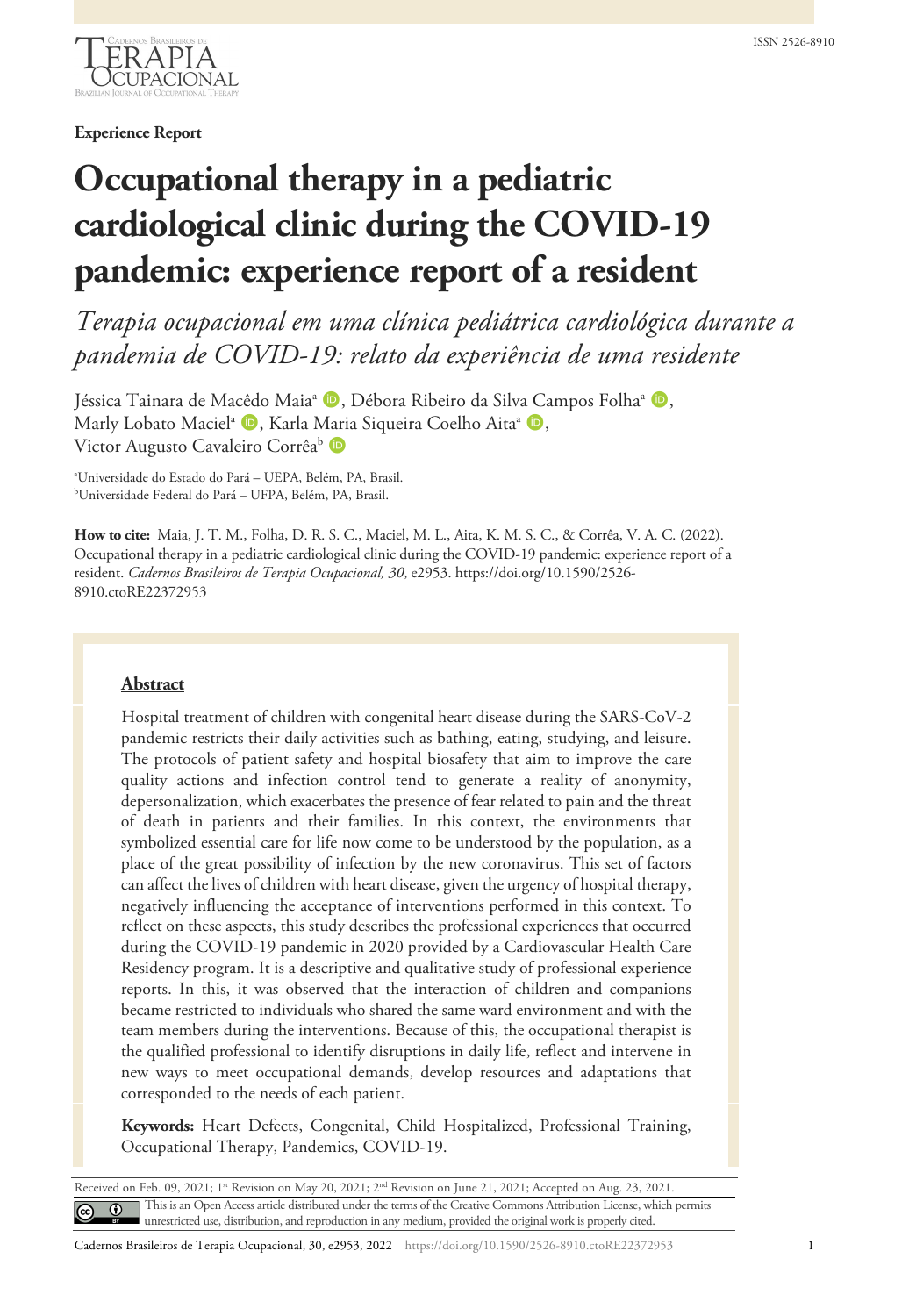### *Resumo*

O tratamento hospitalar das crianças com cardiopatias produz cerceamento das suas atividades rotineiras como banho, alimentação, escolarização e ludicidade; tal cerceamento se agravou durante a pandemia da COVID-19. Os protocolos de segurança do paciente e de biossegurança hospitalares que objetivam melhoria da qualidade das ações do cuidado e controle de infecção tendem a gerar uma realidade de anonimato, despersonalização, o que pode exacerbar a presença do temor relativo à dor e à ameaça de morte nos usuários e seus familiares. Os ambientes deste contexto que simbolizavam cuidados essenciais à vida agora passam a ser compreendidos, por parte da população, como o local de maior possibilidade de infecção pelo novo coronavírus. Este conjunto de fatores pode afetar a vida da criança cardiopata, diante da urgência da terapêutica hospitalar, influenciando negativamente na aceitação das intervenções realizadas neste contexto. Este artigo descreve a vivência sobre a atuação de uma residente de terapia ocupacional no programa em Atenção à Saúde Cardiovascular no contexto hospitalar durante a pandemia COVID-19, sobretudo no ano de 2020, em uma enfermaria pediátrica cardiológica. Trata-se de um estudo de caráter descritivo e cunho qualitativo do tipo relato de experiência profissional. Foi observado que a assistência e o cuidado às crianças e acompanhantes se tornaram restritos aos indivíduos que compartilhavam do mesmo ambiente de enfermaria e com os integrantes da equipe durante as intervenções. Diante disso, o terapeuta ocupacional se apresentou como o profissional habilitado para identificar rupturas no cotidiano, refletir e intervir em novas formas de atender às demandas ocupacionais e desenvolver recursos e adaptações que correspondessem às necessidades de cada usuário.

**Palavras-chave:** Cardiopatias Congênitas, Criança Hospitalizada, Formação Profissional, Terapia Ocupacional, Pandemias, COVID-19.

# **Introduction**

Care for the maintenance of the quality of life in children with heart disease has evolved over the last 60 years. Even in the most complex cases, a better life prognosis is possible. Thus, therapeutic approaches have been aimed at comprehensive care for the long-term evolution of the individual (Aita & Souza, 2016).

In the list of possibilities of professional interventions, the comprehensive care of the people addressed and especially in the hospital context includes the occupational therapy professionals. Their interventions are intended to promote the adequate neuropsychomotor development of the hospitalized child, especially through the occupation of playing and the Activities of Daily Living (ADL's) (Amaral et al., 2019).

Hospitalization in different age groups can cause anxiety and abrupt loss of control over life, resulting in a reality of anonymity and depersonalization. However, the hospital environment also provides other possibilities of care in which the child and family can better know about the health-disease process, body functioning, favoring the child's development, pain, and symptom management (Menezes & Moré, 2019; Marcolino et al., 2017).

During the COVID-19 pandemic, experiencing hospitalization became more complex. The hospital context that symbolized an environment of essential care for life is now understood by the part of the population as a place of the greater possibility of infection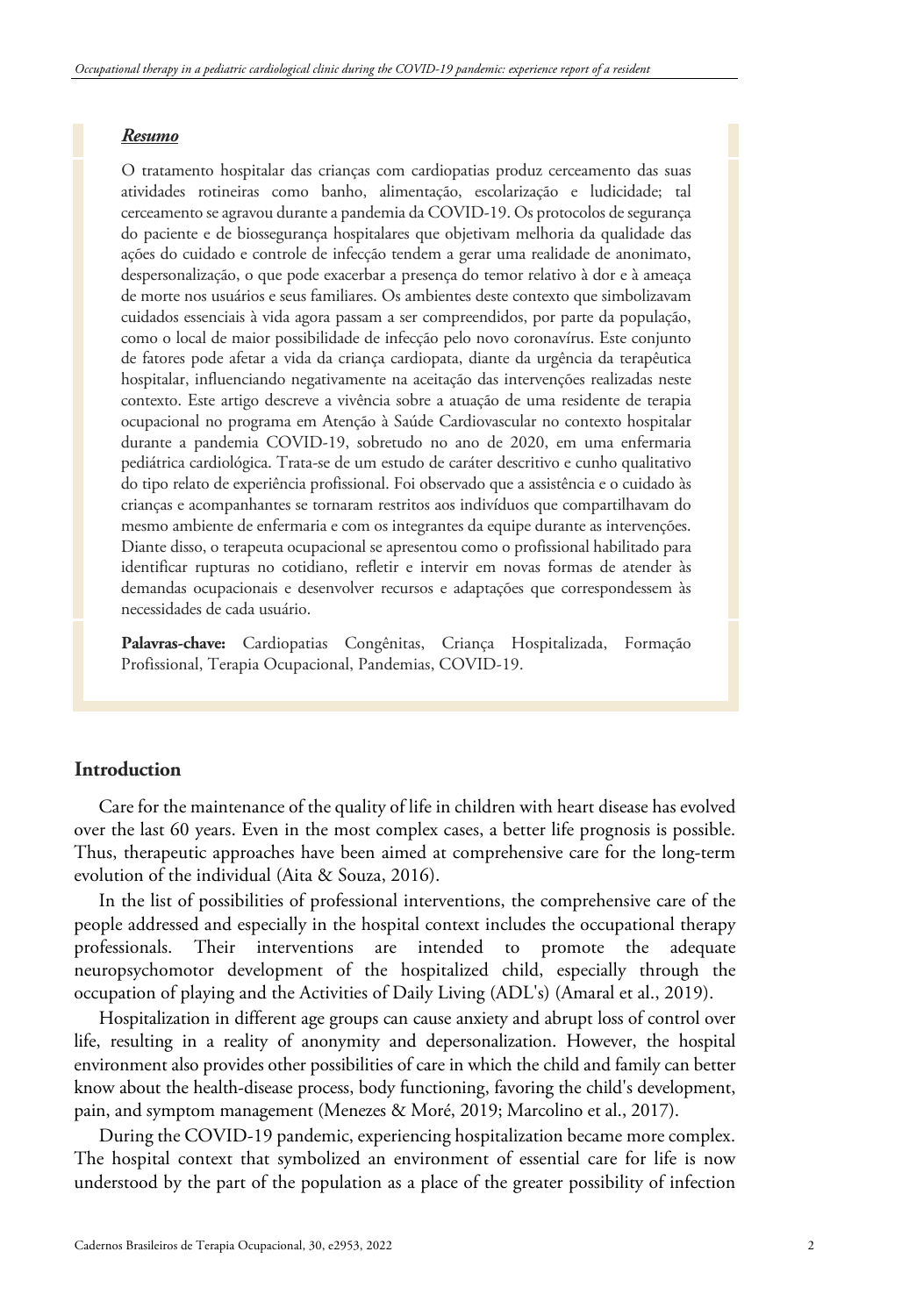by the new Coronavirus (SARS-CoV-2) (Silva et al., 2020). We know that the transmission of SARS-CoV-2 happens through droplets of saliva from the infected person and contact with the mucous membranes of the uninfected individual, especially in closed and poorly ventilated places such as hospitals, which can be environments that facilitate this transmissibility (Medeiros, 2020).

Facing this reality of fear of contamination by the new virus in the hospital context, Falcão et al. (2020) highlight that there was a decrease in the search for cardiac emergency care in a hospital in Fortaleza-CE. This may be the result of the difficulty in recognizing symptoms of a cardiac emergency, little access to care in this specialty, and the fear of infection by COVID -19, generating postponement of the demand for assistance from health services.

However, not only the general population has been affected by the changes brought by the COVID-19 pandemic but also health professionals in the workplace. This is because there has been an increase in exposure to cases of large-scale deaths, recommendations not to interact with each other in a physically close way, high risk of virus infection, a longer time for clothing, and removal of individual protection equipment. These factors can trigger or increase symptoms of anxiety, depression, and stress (Zhang et al., 2020; Bao et al., 2020).

In this sense, this article aims to describe the experience of an occupational therapy resident in the Cardiovascular Health Care program in the hospital context, in a pediatric cardiology ward during the COVID -19 pandemic period, in 2020.

### **Outlining the Methodological Path**

This is a descriptive study of a qualitative approach. It is a professional experience report type to describe the professional experiences obtained during the COVID-19 pandemic in 2020 offered by a Residency program in Cardiovascular Health Care.

Among the various practice scenarios provided by the residency program, we decided to delimit the analysis to what is experienced exclusively in the pediatric cardiology environments of a public hospital of reference in the Amazon region. This is because its relevance for professional training and the provision of care present in the uniqueness of these occupational therapy service patients affected by congenital heart disease and with COVID-19, with separation of wards according to the classification of confirmed, the confirmation process, and non-confirmed COVID-19.

The experiences in the pediatric ward were recorded in a field diary and the reflections found theoretical support in a literature review with scientific publications in Portuguese in the last 5 years, using the same keywords in all databases in Portuguese: *Terapia Ocupacional, Pandemia, Cardiopatias Congênitas e SARS-CoV-2* (Occupational Therapy, Pandemic, Congenital Heart Diseases, and SARS-CoV-2). The search was carried out in the databases of the *Biblioteca Virtual de Saúde* (BVS) and CAPES Journals and in the *Revista Interinstitucional Brasileira de Terapia Ocupacional* (REVISBRATO). We chose them because when we consulted them, they are the platforms that presented results.

#### **Understanding the patient and the practice setting**

The residency program that enabled the personal experience per hour reported here has a reference hospital specialized in cardiovascular health care as a practice setting. It receives patients from the metropolitan region of Belém, as well as from 144 municipalities in the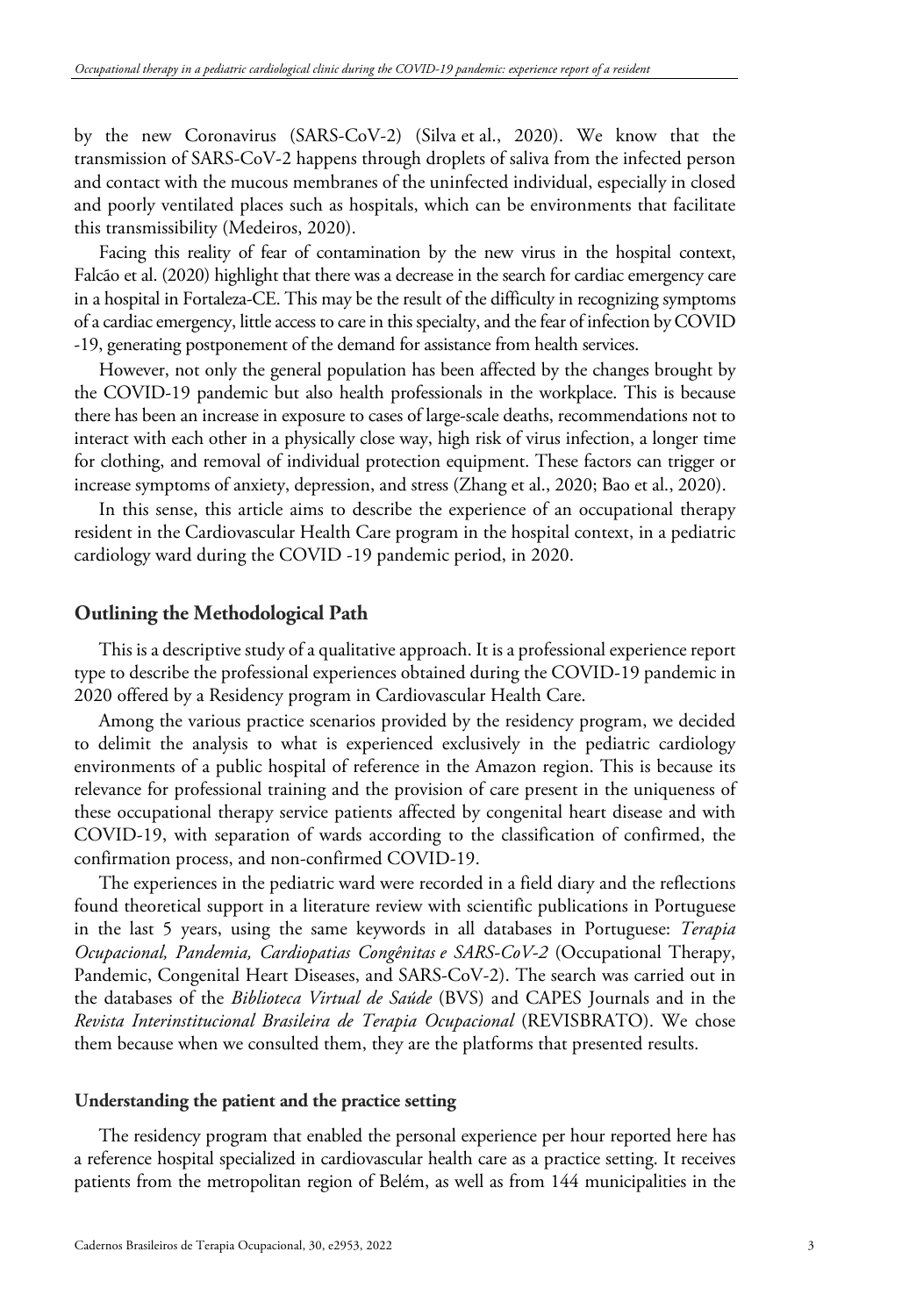State of Pará. Most of the time, they are rural or riverside people with a family economic base in agriculture and/or fishing. The age of the children admitted to the pediatric clinic is between 1 month and 12 years old. They are patients with different Congenital Heart Diseases (HD), admitted for elective or urgent procedures, who remain hospitalized for an average of two months, while they receive medications, numerous diagnostic and therapeutic procedures (Fundação Pública Hospital de Clínicas Gaspar Vianna, 2021). The hospitalization process has several stressors related to this environment. Also, there was the intensification of COVID-19's biosafety measures in the hospital context, an element that registered and negatively enhanced the restrictions during the performance of Activities of Daily Living (AVD) and Instrumental Activities of Daily Living (IADL), exacerbating the aforementioned emotional and behavioral aspects, and intensifying the fear of death in children and their families, sometimes causing them to forget the severity of the heart disease.

# **Issues about Children's Daily Life in the Hospital, Occupational Therapy, and Pandemic**

## **Dimensions affected by the pandemic**

According to Andrade & Pacheco (2016), children from 144 municipalities in Pará are usually part of the daily routine of direct interaction with the environment, using toys made from local raw materials, interaction with a social group, bathing in the river, and playing in free environments. Thus, by understanding the culture of this population, it is possible to access the occupational dimensions, patterns, and meanings of each occupation (Pereira et al., 2018).

This reality is confronted with the common characteristics of congenital heart disease, which generate several restrictions, mostly motor, due to clinical signs of tachycardia, dyspnea, tiredness, and hypoxia crisis. These signs and symptoms can lead to changes in routine, care, medications, and long hospital stays (Mari, 2015).

Kudo et al. (2018) state that chronic disease in childhood is accompanied by numerous drug intakes, occupational and functionality restrictions, daily changes, asthenia, and hospitalization that leads to social withdrawal, fear, exams, and painful stimuli, with altered mood and reactive to the presence of the health professional identified by the white gown.

Added to these conditions, we need to highlight the changes that have occurred in the pediatric ward scenario. In the period before the pandemic, the inpatient sector had a physical area consisting of 20 beds and isolation for clinical and/or cardiac surgical treatment. The wards offered an air-conditioned environment, with 2 to 3 beds, individual seats for companions, and a toilet. Patients and companions had free access to the common area, with television and chairs. It had a Lecture Room, in which occupational therapy groups took place in the morning, and also a Hospital Class to continue teaching during hospitalization, with classes in the afternoon for school-age patients, a right that is guaranteed by Resolution No. 41/95 (Brasil, 1995). There was also a hospital playroom with various resources and materials available from eight-thirty to seventeen; this is recommended by Law 11, 104/05 and Ordinance 2,261/GM of 2005 as mandatory in pediatric hospitalization institutions, being a playful space, consisting of educational games and toys, aiming to encourage the child and companion to play, favoring the bond, affection among themselves and with their environment (Brasil, 2005a; Brasil, 2005b).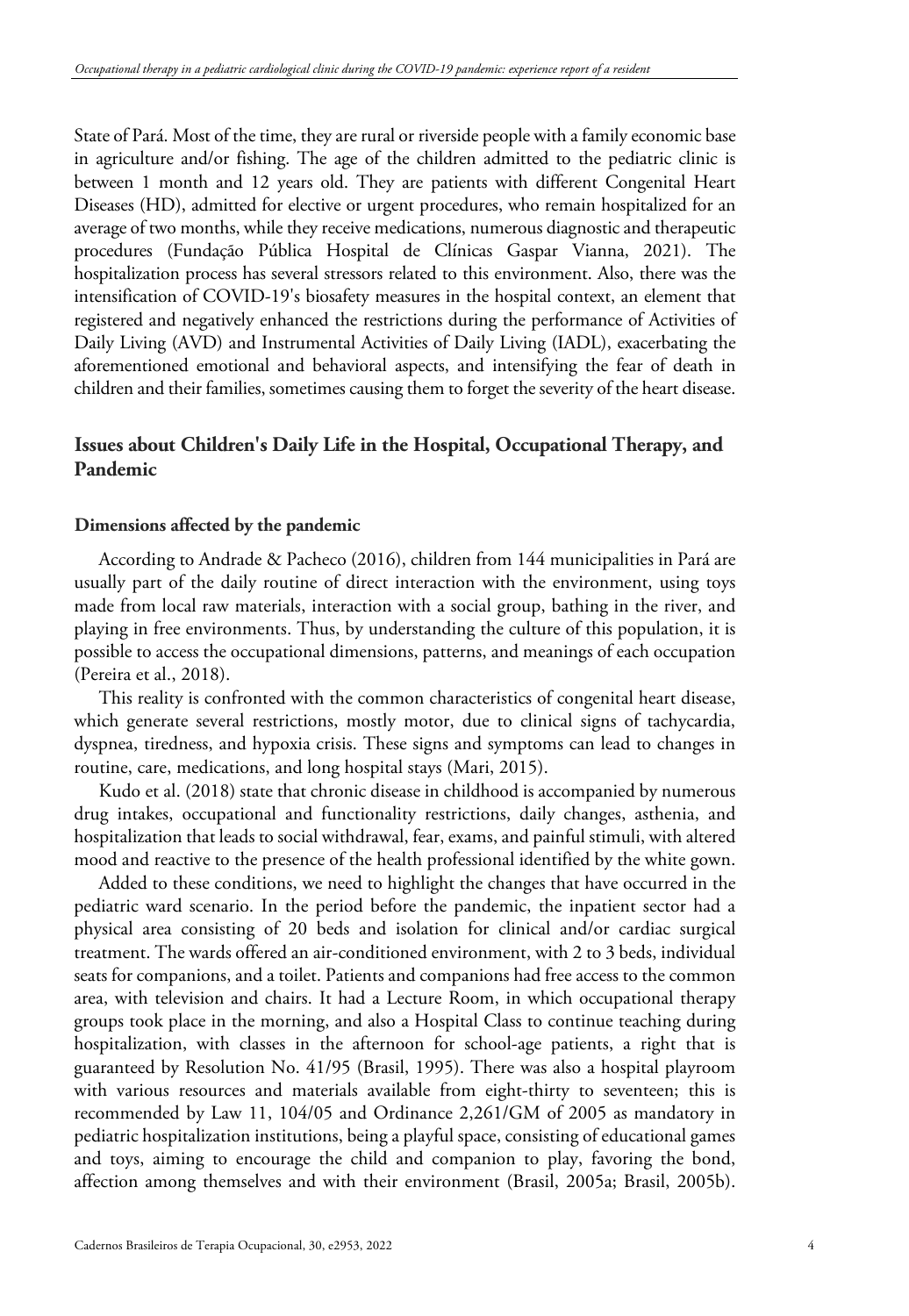Once a month, a movie session for children and their companions was offered in the institution's auditorium.

In this nursing setting, occupational therapy interventions could use the toy library or Lecture Room, with no restrictions on the number of participants and individually, in the bed or the living area. There was a wide possibility of resources such as a puzzle, memory game, cutting and pasting resources, books, plastic toys that referred to kitchen utensils, dolls, bowling, balls, among others. They aimed to favor individual skills, playfulness, social interaction, surveillance, and stimulation of Neuropsychomotor Development (NPMD) in the hospital context.

We observed that, during interventions in pediatric hospitalization, the objectives were often health promotion, encouraging independence, social participation, and a redefinition of the daily routine in the hospital. When proposing an intervention, the occupational therapist needs to consider the life history, culture, values, preferences, and potentials adapted to the hospital context, as well as the patient's physical limitations and clinical restrictions, in individual and/or group interventions, played in bed, playrooms, among other environments (Kudo et al., 2018).

In this pandemic period, they had to readjust the pediatric environment, in which two wards started to be used as pediatric Intensive Care Units (ICUs). This distribution resulted in a reduction in the number of beds for admission to the sector. Such modifications resulted in 7 beds available for children/adolescents from the cardiology clinic affected by COVID-19 and 3 beds for children from the cardiology clinic whose virus was not detected. There was also a need to make use of an infirmary, transforming it into an exclusive nursing station for professionals who attended COVID-19 infirmaries. Due to this new scenario, all hospitalized children and their caregivers were restricted, and they were not allowed to leave the wards, aiming to prevent the spread of the virus between patients and caregivers. Also, the Hospital Infection Control Commission (HICC) determined the closing of the toy library, the interruption of school activities in the hospital class, the suspension of occupational therapy groups with family members, and cinema activities.

Therefore, the interaction between children and caregivers became restricted to individuals who shared the same ward and with team members during the interventions. The past reality in which children played freely in their homes interacted with their environment and their families. Since then, it has become particularly distant in the environment of cardiology and COVID-19 infection, which imposed isolation within the hospital confinement for these adult and child patients. In other words, this reconfiguration of the physical area restricted the exploration of the environment, reduced access to stimuli and playfulness, a naturally facilitating element of child development.

The literature reveals that the removal of the child from the family environment, from their objects, from friends, and the school present in the hospitalization process tends to cause a rupture in the patient's daily life. In this sense, there will be a need to adapt to a routine that is sometimes dissonant from the family culture to new people and environments, and the hospital routine (Simonato & Mitre, 2017; Folha & Della Barba, 2020).

Also, the social distance recommended by the Ministry of Health as a preventive measure against the contamination of the new coronavirus can generate stress and discomfort. However, even in social isolation, it is important to remain engaged in alternative and meaningful occupations that can be performed in this context that favor the discovery of new skills, minimize stress, anxiety, and discomfort (De-Carlo et al., 2020).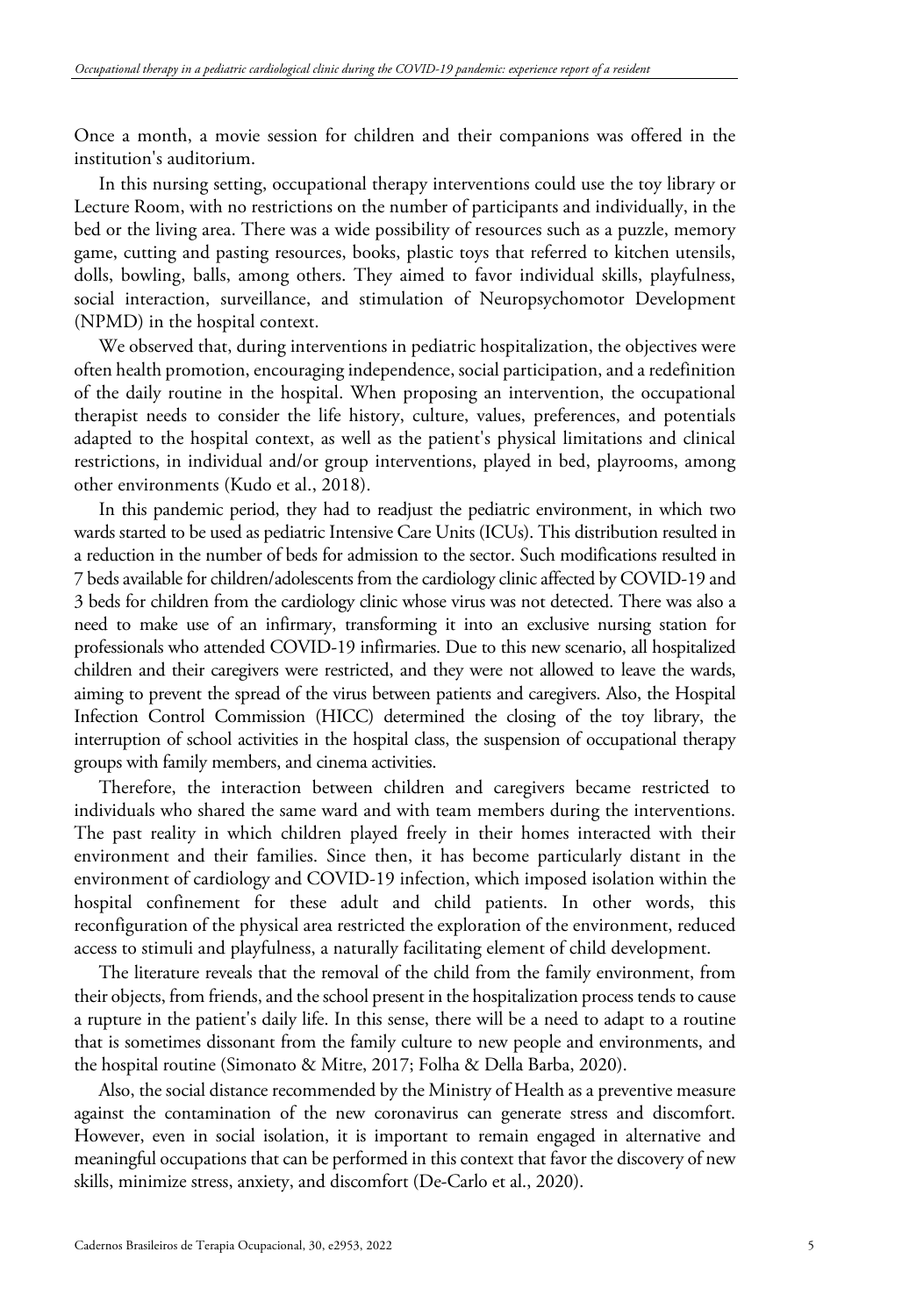Occupational therapy is a profession capable of identifying disruptions in daily life, reflecting and intervening in new ways to meet occupational demands, in addition to developing resources and adaptations that correspond to the needs of each patient in this pandemic time. Thus, it is expected that occupational therapy professionals act to ensure the child's right and opportunity to play. This is their main occupation and also a primary object in occupational therapy care with these people, with playing as a space in which the child identifies himself as the subject of the action, interacts with the environment, has exchanges in the interpersonal relationship, and brings his daily life closer to the hospital context (Silva et al., 2020).

This may have been the main intervention challenge since the variety of playful resources was directly affected in the hospital context, further limiting the materials to be used during care, considered as a risk of contamination, and the possibility of contagion vectors. This required more refinement in the clinical reasoning for human occupations, when thinking about the activity, the environment, the resources, materials and with the practice based on the occupation, meeting the patient's demands, the reality imposed by the virus, and biosafety.

In addition to material resources, the therapeutic relationship was negatively impacted several times, an essential element for good practices in occupational therapy. The restricted physical contact in the COVID-19 context becomes the central focus of the setting, together with various individual protection equipment, which makes it difficult to express affections in the interaction produced and in the intended bonding. The therapeutic relationship is influenced by the environment, context, and psychological aspects in which it is inserted. The bond is established by the dynamic relationship of interpersonal experience, face observation, contact, the quality of attention, presence, the identification process that occurs (which is expressed when the individual imitates facial expressions), gestures, and what is susceptible to an emotional connection with the other (Castro, 2007).

Promoting the therapist-patient bond with the child has still been a complex task in the context of cardiology diseased by COVID-19, in which the tone of voice, the look, and the body expressions stand out in the process. However, when this relationship is established, the child can feel safe to express doubts, anxieties, concerns regarding the surgery, and fear of death, as well as the possibility of infection by COVID-19 and its health problems. For this reason, in addition to promoting engagement in activities appropriate for their age group, which provide the possibility of independence and encourage development, occupational therapists also seek to encourage the expression of content such as fear, anxiety, doubts, allowing children to externalize concerns and with answers in an age-appropriate manner (Simonato & Mitre, 2019).

These aspects were addressed by Silva et al. (2019) when reporting that, during the child's isolation, the action of the multidisciplinary team trained to promote qualified listening is essential, helping them and their families to face this experience with less possible suffering and harm. Thus, the occupational therapist as a professional working in coping with contact isolation, having resources to favor the processes of resignification of this experience and encourage treatment adherence.

#### **Reinventing "doings": theirs, mine, ours...**

Difficulties were faced when thinking about resources that satisfactorily met the patient's demands in this context since the resources available for the use of the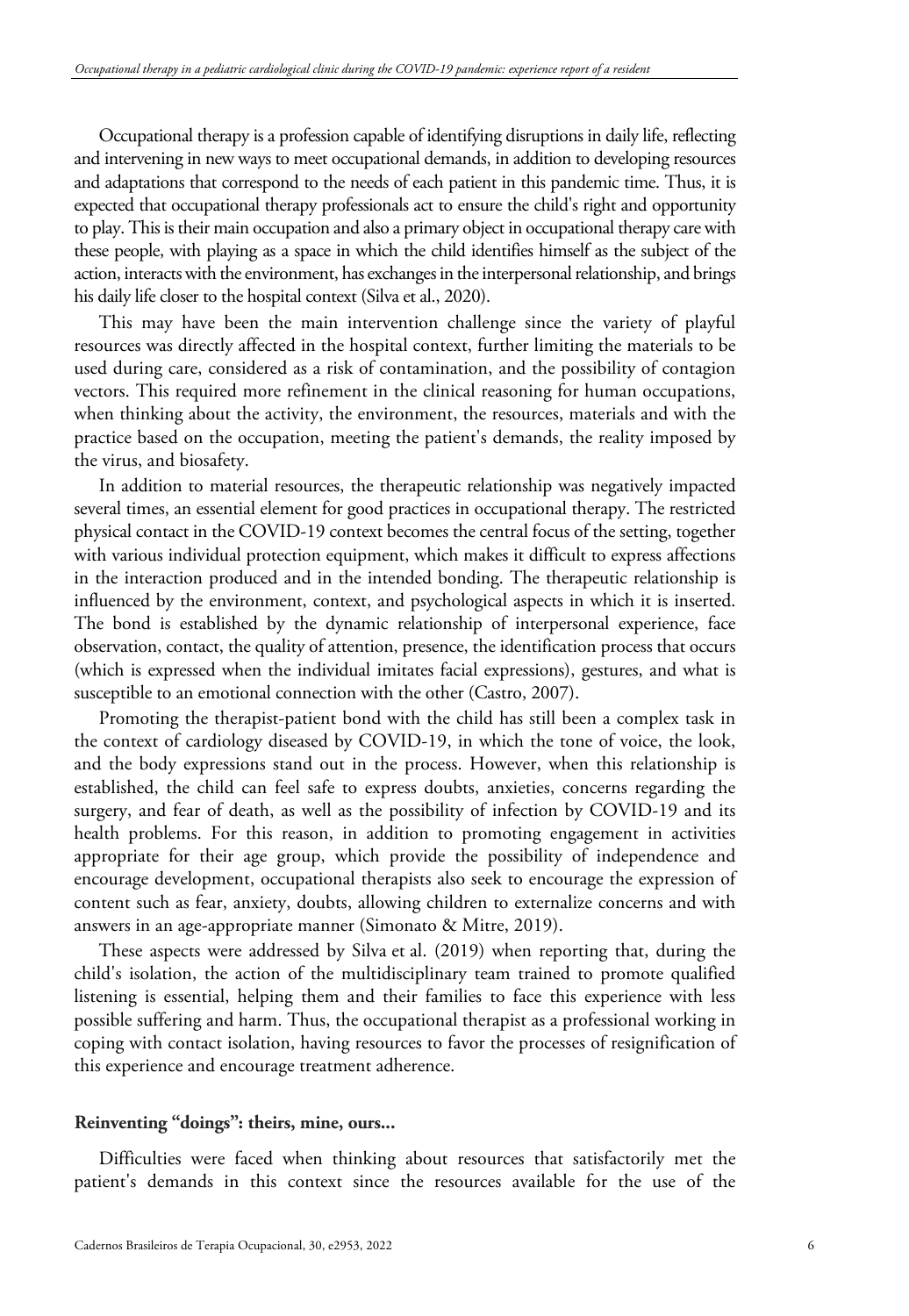occupational therapist were mostly porous materials, making hygiene impossible. Furthermore, the options for permanent and high-cost resources had to be discarded as they did not meet the exclusivity criterion for their use, making them inaccessible.

Reflecting on these difficulties as a health professional and the urgency to solve the new challenges of the practice context, managing concerns and resource limitations sometimes caused uncertainties that seemed to be insurmountable, generating a lot of anguish at this stage of professional training. However, they had the challenge and, in it, the pressing need to rethink occupational therapy, our doing, restructuring the way of planning actions, accepting the demands of patients and families, revisiting a known/strange context of inservice training practice, the hospital. Among the challenges, there was the interaction with the multidisciplinary team that, in the various categories during the months, presented infection with COVID-19 and also the resident. At this point, the fortuitous became reality and showed once again, under a new perspective, what he had captured from the experience with patients with chronic diseases, in the academic path: that death is part of the natural cycle of life. Its presence brings restlessness, suffering, curiosity, transformation, and life relief. Certainly, sharing this "place" with patients aroused reflections on ways of taking care of occupational therapy not yet considered. This thinking about the professional practice was consistent with those who defended the work in the wards and ICUs, readjusting their practices to the reality experienced (Silva et al., 2020).

I highlight here the contribution of the occupational therapist in dealing with the pandemic. In early April, the Federal Government, through Ordinance 639, provides for the strategy *"O Brasil Conta Comigo - Profissionais da Saúde",* which aimed to provide training to professionals to deal with COVID-19, including occupational therapy in listed categories (Brasil, 2020). Recognizing the role of the occupational therapist at that time, the World Federation of Occupational Therapy (2020) highlighted the actions of the profession working with the individual, family, community, in social and environmental adaptation as in the use of infection control measures, in the maintenance of mental health, well-being and the engagement of occupations.

In the context described in this experience report, the urgency of adapting to the circumstances, facing and overcoming limitations emerged for reflection, in addition to transforming the way of acting, following professional ethics as indispensable in facing the COVID-19 pandemic and its repercussions in all dimensions involving the child with heart disease in the face of the pandemic.

#### **Rethinking intervention materials**

Adapting to the more restrictive biosafety standards, while still looking at these children as occupational human beings that they are, analyzing the change processes that influence the transformation of children's occupations, allows the offer of interventions centered on occupation with a view to the child's participation in family life, in educational spaces, in community activities and other spaces frequented by it such as the hospital environment (Humphry & Wakeford, 2006; Mandich & Rodger, 2006). This balance between the adaptation to the new norms and meeting the occupational demands expressed by the children and their families proved to be an intense, exhausting, costly, and provocative process.

To meet these biosafety demands, disposable resources were used, such as printed drawings. This material was given by the hospital upon request. After being received by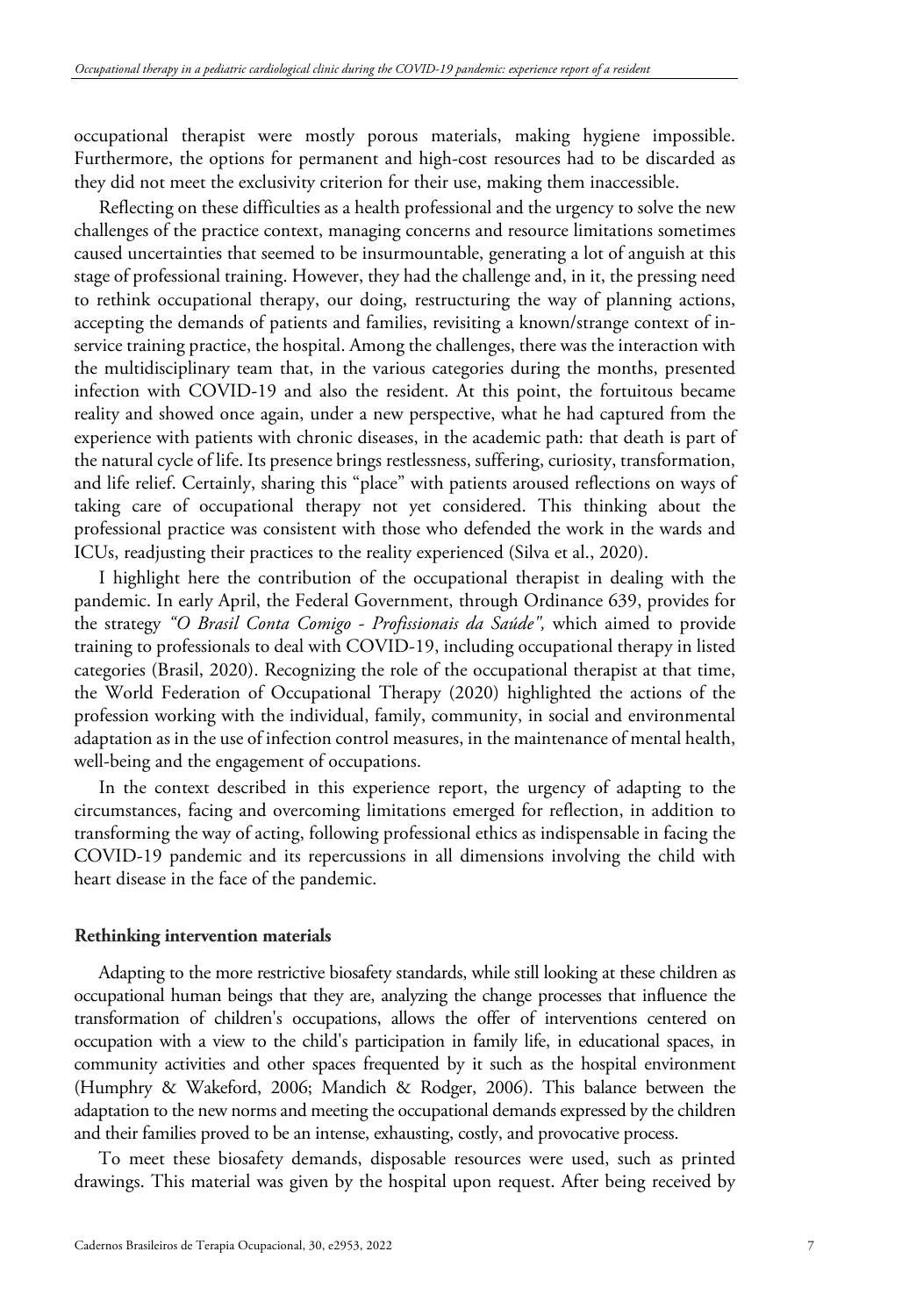the occupational therapy service, the material was stored in plastic bags for more than 72 hours to ensure non-contamination by Sars-Cov-2. The material was handled with sanitized hands, chosen according to the child's preferences and age, and delivered together with the colored pencil box, which became its exclusive use for future disposal at the time of hospital discharge.

Regarding this strategy, Silva et al. (2020) reinforce the importance of the occupational therapy service having a collection with toys and stationery materials, which can be discarded. Thus, children hospitalized and infected with SARS-CoV-2 cannot have access to recreational resources. De-Carlo et al. (2020) add that the occupational therapist's biosafety care should include the cleaning of resources, equipment used, and the environment, prioritizing materials that can be disinfected and, when not possible, discarded, configuring an essential criterion during the acting in the hospital context, especially in the pandemic period.

With these aspects, playful resources were developed (Figure 1 and 2), printed and laminated, enabling cleaning with 70º alcohol before and after use. It was also invested in services with singing games and storytelling, both strategies aiming to meet the needs of infection prevention, as well as to promote playfulness, health education, cognitive stimulation, global motricity, in addition to favoring the confrontation of social isolation and encouraging the redefinition of the hospitalization process. It is evident in the specialized literature that the occupational therapist, when using playful activities common to childhood, favors the adaptation of the routine and the environment, making them less frightening for the child, configuring a powerful approach for intervention. It is also a promoter of social, emotional, and intellectual development and occupational engagement (Vieira & Cazeiro, 2017; Pelosi et al., 2020).

In this way, the occupational therapist can develop materials that help in health guidelines, minimize resistance to the use of medications, encourage treatment adherence, and can ensure engagement in playing, in the company or not of the occupational therapist, adjusting their professional practice to the reality in which they work (Silva et al., 2020; Fonsêca & Silva, 2015).



**Figure 1.** Tic-Tip and Hangman file to laminate. Personal Archive (2020).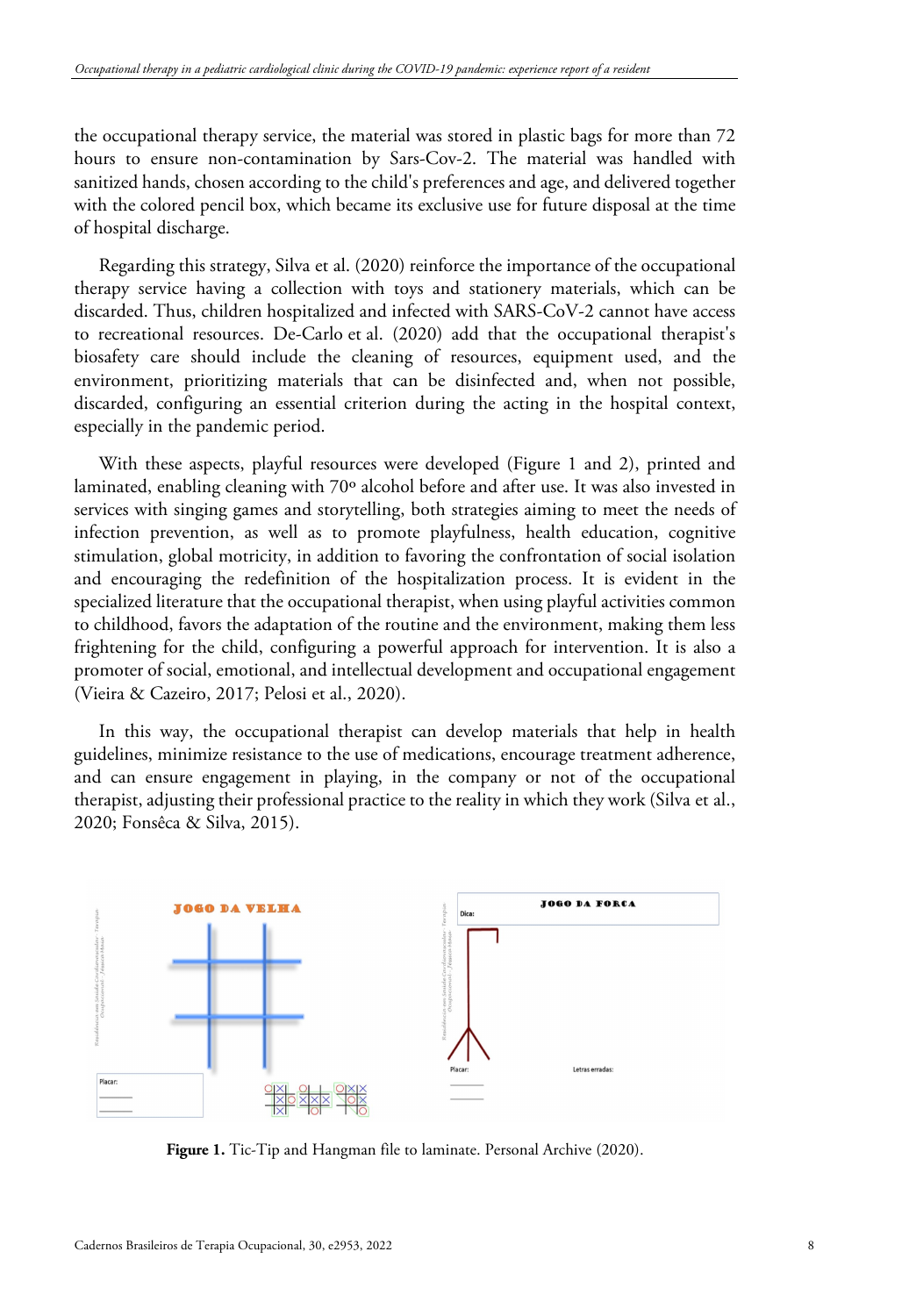

**Figure 2.** Chaves Board game. Personal Archive (2020).

The playful resources were developed to introduce an interactive dynamic that would favor the receptivity of children to interventions, the therapist-patient relationship and the engagement in the therapeutic process and children's occupations carried out in the hospital context.

## **Hospital biosafety, family and occupational therapy**

The burden on the family in this process is an important issue to highlight. The exchange of companions, in this context, changed and were limited to reduce the risk of infection brought from the external environment to the ward's environment, as well as visits were suspended, increasing the length of stay of the same companion in the hospital and reducing contact with other family members.

Camelo Júnior (2020) says that, despite the importance of restructuring the hospital routine, some actions have become generators of stress and problems related to mental health such as the suspension of visits and restriction of companions for children. During this period, fathers and mothers are distancing from their occupational functions and roles due to the need to stay in the hospital, demanding to seek their support network (Souza, 2019).

Also, tiredness, physical, mental and emotional exhaustion are recurrent in the companions of hospitalized patients. The hospital can represent a place of sadness, loneliness, missing friends and family (Frizzo & Corrêa, 2018). The lack of closer contact between caregivers and other family members due to restrictions, physical and emotional exhaustion for a long period in the hospital, and concern about the occupations left to dedicate to care in the hospital context are situations that drew attention in this context, highlighting the occupational repercussions.

Thus, this period required a more delicate look at the demands of these family members due to their challenges, amplified by the recommended restrictions. The health education actions, in addition to emphasizing developmental surveillance in which the child's potential and acquisitions are valued above all, tend to positively support interventions against COVID-19 and the yearning for hospital discharge. However, it is necessary to question whether the experience of the companion who is profoundly impacted by the child's illness will result in marks on the individual that will not always be visible but may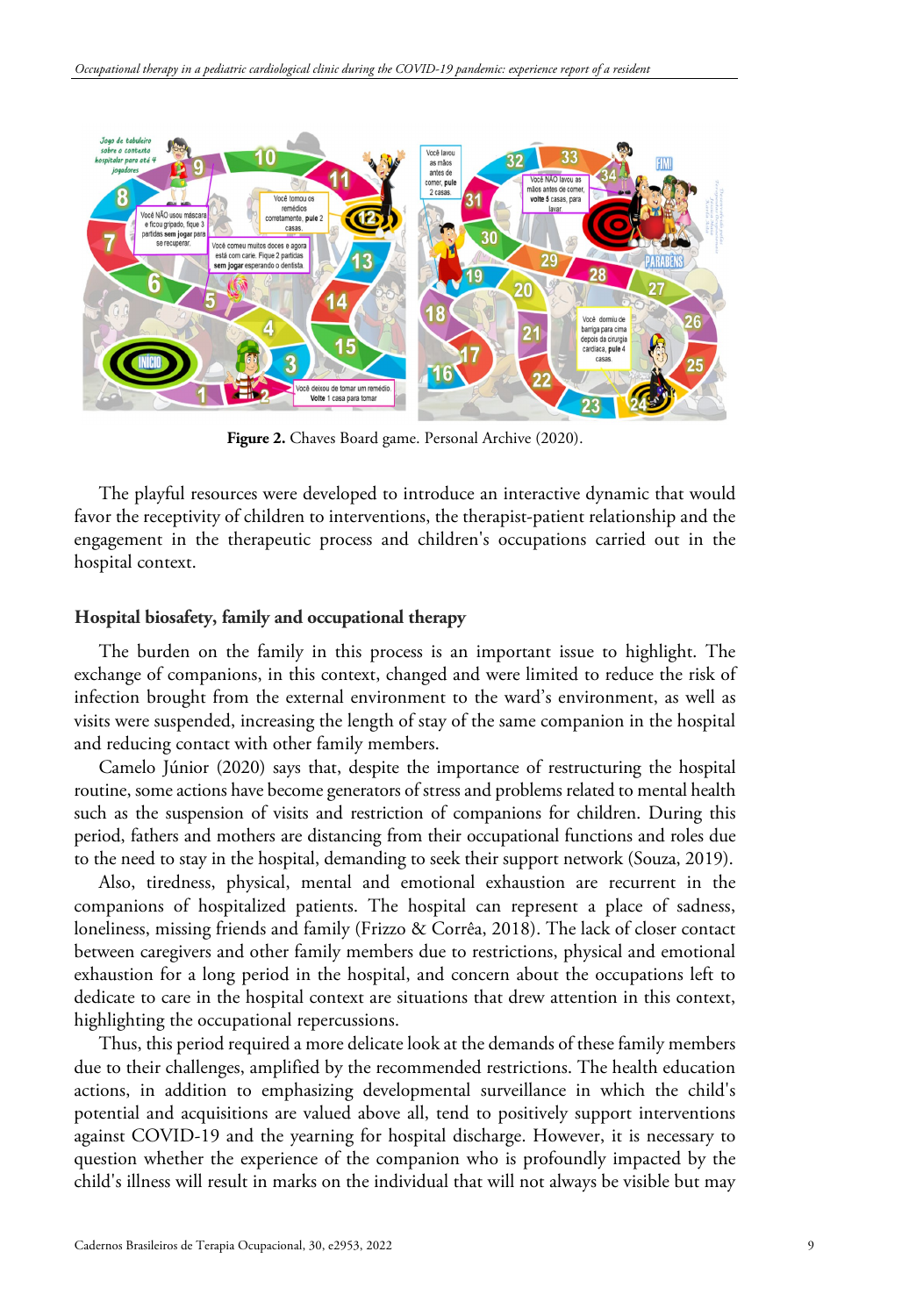be perceived. To offer humanized care and to deconstruct the fears that are generally presented by this segment in the hospital context, they must be open to accepting doubts, providing guidance on the hospitalization flow, and offering occupational therapeutic listening to the caregivers of the assisted children (Menezes & Moré, 2019; Rodrigues et al., 2020).

## **Final Considerations**

When describing the daily life experienced in the practice of residency that took place in the pediatric cardiac clinic during the COVID-19 pandemic, we observed the vulnerability and impotence were capitalized and crossed clinical reasoning, the eligibility of material resources, occupations, as well as the therapeutic relationship with patients and family members.

Being hospitalized in this period not only caused occupational ruptures, distance from daily life, culture, and the family context but also reduced the possibilities of interaction within the hospital context, narrowed the hospitalization coping strategies, and amplified the suffering inherent to the imposed clinical treatment by heart disease.

These changes also impacted health professionals. Acting as a resident occupational therapist in this pandemic period sometimes raised fears, anxieties, insecurities, and doubts related to hospital practice and the possibility of contamination. However, these feelings were overcome by the satisfaction and accomplishment of intervening in the occupational changes and demands evidenced by the hospitalized children.

Occupational therapists should and can promote engagement in meaningful occupations and adaptation of environments and develop with the multidisciplinary team, together with children and families, strategies for coping with hospitalization and Covid-19. The experience in the exercise of occupational therapy during this period enabled us to revive the belief in mine, theirs, and our ability to reinvent ourselves and overcome challenges.

# **References**

- Aita, K. M. S. C., & Souza, A. M. (2016). Cenas sobre a morte, reveladas pela criança cardiopata, por abrir o coração. *Revista do Nufen: Phenomenology and interdisciplinarity, 8*(1), 141-162. Recuperado em 07 de setembro de 2019, de http://pepsic.bvsalud.org/pdf/rnufen/v8n1/a10.pdf.
- Amaral, I. G. S., Corrêa, V. A. C., & Aita, K. M. S. C. (2019). Perfil de independência no autocuidado da criança com Síndrome de Down e com cardiopatia congênita. *Cadernos Brasileiros de Terapia Ocupacional*, 27(3), 555-563. Recuperado em 15 de junho de 2021. https://doi.org/10.4322/2526-8910.ctoAO1659.
- Andrade, S. S., & Pacheco, T. D. S. C. (2016). Infâncias e crianças ribeirinhas da Amazônia marajoara: linguagens e práticas culturais. *Arquivo Brasileiro de Educação, 4*(9), 104-116. Recuperado em 05 de janeiro de 2021, de https://doi.org/10.5752/P.2318-7344.2016v4n9p104.
- Bao, Y., Sum, Y., Meng, S., Shi, J., & Lu, L. (2020). 2019-nCoV epidemic: address mental health care to empower society. *The Lancet, 395*(10224), E37-E38. Recuperado em 02 de agosto de 2020, de http://dx.doi.org/10.1016/s0140-6736(20)30309-3.
- Brasil. (1995, 17 de outubro). Resolução n° 41, de 13 de outubro de 1995. Aprova na íntegra o texto da Sociedade Brasileira de Pediatria, relativo aos direitos da criança e do adolescente hospitalizado. Conselho Nacional de Direitos da Criança e do Adolescente. *Diário Oficial [da] República Federativa do Brasil,* Brasília. Recuperado em 21 de julho de 2020, de https://www.mpdft.mp.br/portal/pdf/unidades/promotorias/pdij/Legislacao%20e%20Jurisprudencia/Re s\_41\_95\_Conanda.pdf.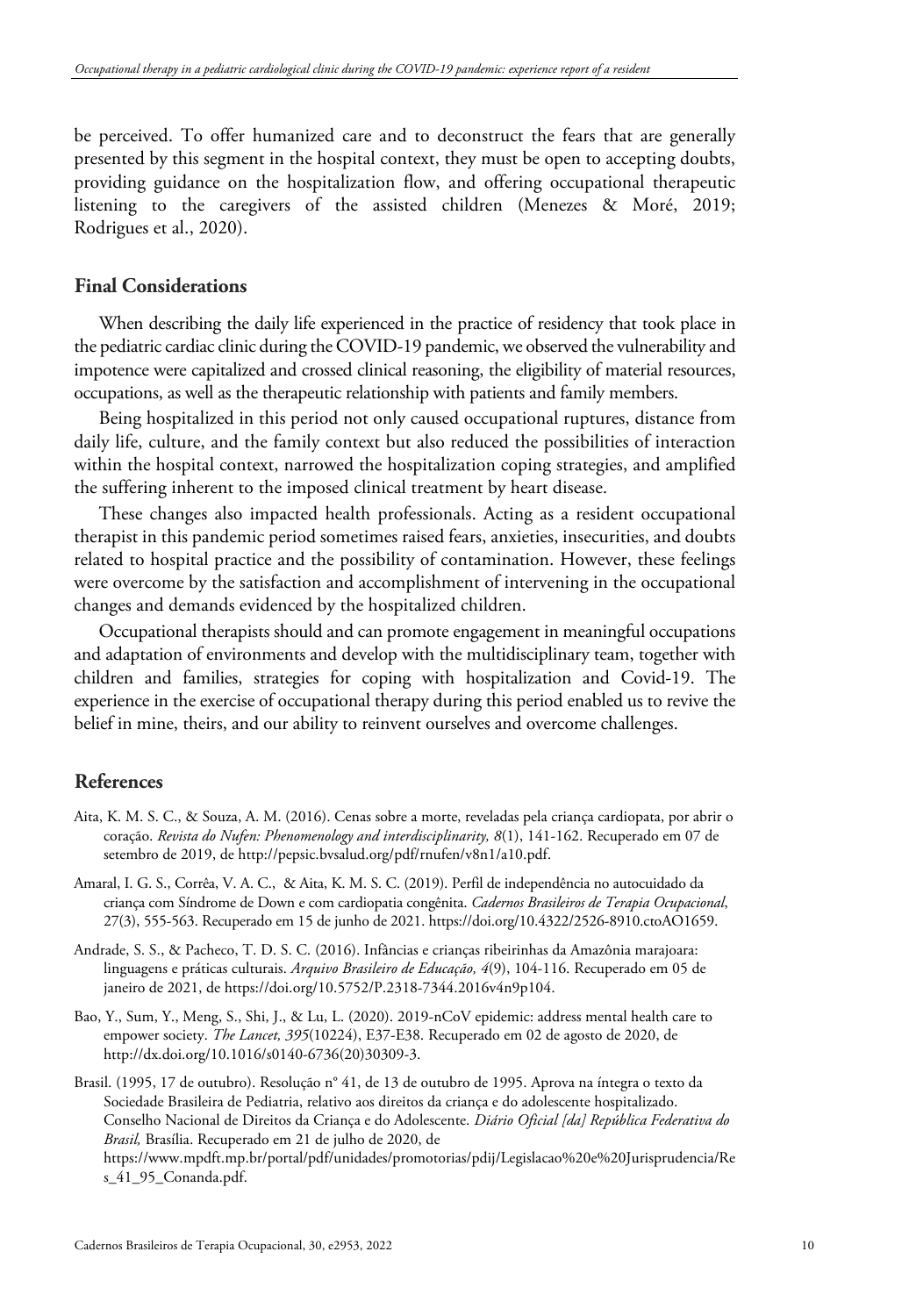- Brasil. (2005a, 22 de março). Lei nº 11.104 de 21 de março de 2005. Dispõe sobre a obrigatoriedade de instalação de brinquedotecas nas unidades de saúde que ofereçam atendimento pediátrico em regime de internação. *Diário Oficial [da] República Federativa do Brasil*, Brasília. Recuperado em 21 de julho de 2020, de https://www.planalto.gov.br/ccivil\_03/\_ato2004-2006/2005/lei/l11104.htm.
- Brasil. (2005b, 24 de novembro). Portaria Nº 2.261, de 23 de novembro de 2005. Aprova o Regulamento que estabelece as diretrizes de instalação e funcionamento das brinquedotecas nas unidades de saúde que ofereçam atendimento pediátrico em regime de internação. *Diário Oficial [da] República Federativa do Brasil*, Brasília. Recuperado em 21 de julho de 2020, de http://bvsms.saude.gov.br/bvs/saudelegis/gm/2005/prt2261\_23\_11\_2005.html.
- Brasil. (2020, 02 de abril). Portaria MS/GM nº 639, de 31 de março de 2020. Dispõe sobre a Ação Estratégica "O Brasil conta comigo-profissionais da saúde", voltada à capacitação e ao cadastramento de profissionais da área de saúde, para o enfrentamento à pandemia do coronavírus (COVID-19). *Diário Oficial [da] República Federativa do Brasil*, Brasília. Recuperado em 09 de janeiro de 2021, de https://www.in.gov.br/en/web/dou/-/portaria-n-639-de-31-de-marco-de-2020-250847738.
- Camelo Júnior, J. S. (2020). Pandemia de COVID19 e a saúde mental de pacientes, famílias e trabalhadores da saúde: oportunidade de transformação. *Revista Qualidade HC,* 6(1), 156-165. Recuperado em 09 de janeiro de 2021, de https://www.hcrp.usp.br/revistaqualidadehc/edicaoselecionada.aspx?Edicao=11.
- Castro, E. D. (2007). Relação terapeuta-paciente. In A. Cavalcanti & C. Galvão (Eds.), *Terapia ocupacional: fundamentação e prática* (pp. 28-34). Rio de Janeiro: Guanabara Koogan.
- De-Carlo, M. M. R. P., Gomes-Ferraz, C. A., Rezende, G., Buin, L., Moreira, D. J. A., Souza, K. L. D., Sacramento, A. M., Santos, W. A., Mendes, P. V. B., & Vendrusculo-Fangel, L. M. (2020). Diretrizes para a assistência da terapia ocupacional na pandemia da COVID-19 e perspectivas pós-pandemia. *Revista da Faculdade de Medicina de Ribeirão Preto, 53*(3), 332-69. Recuperado em 10 de janeiro de 2021, de https://www.revistas.usp.br/rmrp/article/view/173471.
- Falcão, J. L. A. A., Rabelo, D. R. V., Falcão, S. N. R. S., Pereira Neto, J. A., Arnould, F. C. S., Belém, L. S., Sousa, L. S., & Falcão, B. A. A. (2020). Impacto do isolamento social na pandemia de COVID-19 sobre atendimentos de emergência e angioplastias para infarto do miocárdio em hospital cardiológico. *Journal of Transcatheter Interventions, 28*, eA20200009. Recuperado em 02 agosto de 2020, de http://dx.doi.org/10.31160/jotci202028a20200009.
- Folha, D. R. D. S. C., & Della Barba, P. C. D. S. (2020). Produção de conhecimento sobre terapia ocupacional e ocupações infantis: uma revisão de literatura. *Cadernos Brasileiros de Terapia Ocupacional*, *28*(1), 227-245.
- Fonsêca, M. E. D., & Silva, Â. C. D. (2015). Concepções e uso do brincar na prática clínica de terapeutas ocupacionais. *Cadernos Brasileiros de Terapia Ocupacional*, *23*(3), 589-597. http://dx.doi.org/10.4322/0104- 4931.ctoAO0554.
- Frizzo, H. C. F., & Corrêa, V. A. C. (2018). Perdas e luto. In M. M. R. P. De-Carlo & A. M. Kudo (Eds.), *Terapia Ocupacional em contextos hospitalares e cuidados paliativos* (pp. 387-398). São Paulo: Editora Payá.
- Fundação Pública Hospital de Clínicas Gaspar Vianna FPHCGV (2021). *Serviço de arquivo médico e estatística*. Belém. Recuperado em 08 de janeiro de 2021, de http://www.gasparvianna.pa.gov.br/site\_novo/wp/hospital/hc-em-numeros.
- Kudo, A. M., Barros, P. B. M., & Joaquim, R. H. V. T. (2018). Terapia ocupacional em enfermaria pediátrica e brinquedoteca hospitalar. In M. M. R. P. De-Carlo & A. M. Kudo (Eds.), *Terapia ocupacional em contextos hospitalares e cuidados paliativos* (pp. 127-143). São Paulo: Editora Payá.
- Mandich, A., & Rodger, S. (2006). Doing, being and becoming: their importance for children. In S. Rodger & J. Ziviani (Eds.), *Occupational therapy with children: understanding children's occupations and enabling participation* (pp. 115-135). Malden: Blackwell Publishing.
- Marcolino, T. Q., Joaquim, R. H. V. T., Bombarda, T. B., & Reali, A. M. R. (2017). Terapia ocupacional en el hospital: construcciones de sentido en una comunidad de práctica. *Revista Chilena de Terapia Occupacional, 17*(1), 81-89. Recuperado em 06 de janeiro de 2020, de https://doi.org/10.5354/0719-5346.2017.46391.
- Mari, M. A. (2015). *Avaliação do desenvolvimento infantil e a influência dos fatores biopsicossociais em crianças com cardiopatia congênita* (Monografia). Universidade Federal do Rio Grande do Norte, Natal. Recuperado em 16 de agosto de 2020, de https://repositorio.ufrn.br/jspui/handle/123456789/20148.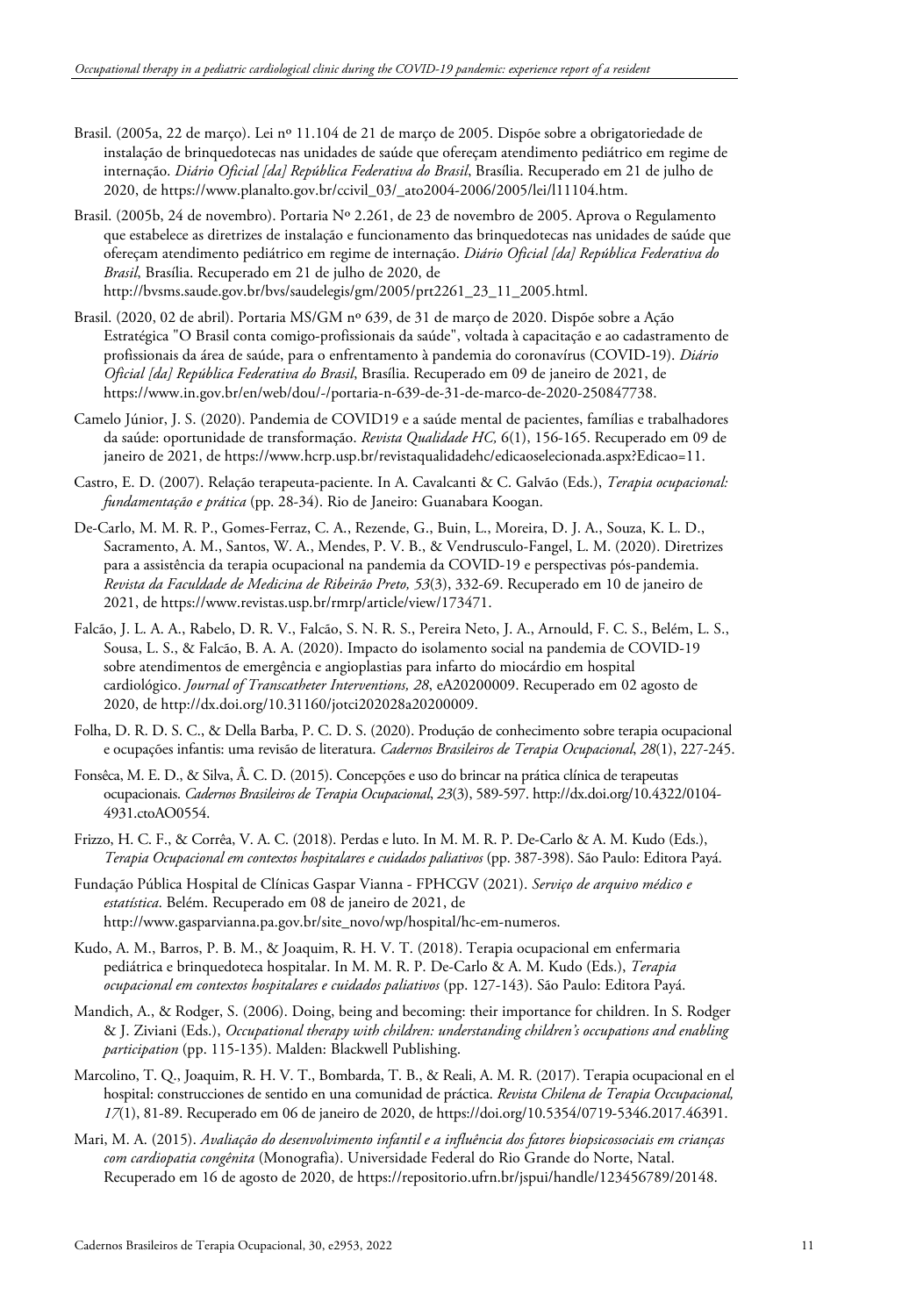- Medeiros, E. A. S. (2020). A luta dos profissionais de saúde no enfrentamento da COVID-19. *Acta Paulista de Enfermagem, 33*, e-EDT20200003. Recuperado em 02 agosto de 2020, de http://dx.doi.org/10.37689/acta-ape/2020edt0003.
- Menezes, M., & Moré, C. (2019). *Significações da hospitalização na infância*. Curitiba: Editora Appris.
- Pelosi, M. B., Ferreira, K. G., & Nascimento, J. S. (2020). Atividades terapêuticas ocupacionais desenvolvidas com crianças e pré-adolescentes com síndrome de Down. *Cadernos Brasileiros de Terapia Ocupacional*, *28*(2), 511-524. http://dx.doi.org/10.4322/2526-8910.ctoAO1782.
- Pereira, L. T., Siqueira, L. S., Correa, V. A. C., Araujo, L. S., & Folha, O. A. A. C. (2018). Caracterização das ocupações de moradores de uma comunidade ribeirinha na Amazônia brasileira. *Revista de Ocupação Humana, 18*(2), 5-19. Recuperado em 06 de janeiro de 2020, de https://latinjournal.org/index.php/roh/article/view/232/165.
- Rodrigues, J. I. B., Fernandes, S. M. G. C., & Marques, G. F. D. S. (2020). Preocupações e necessidades dos pais de crianças hospitalizadas. *Saúde e Sociedade, 2*(29), e190395. Recuperado em 06 de janeiro de 2020, de https://doi.org/10.1590/S0104-12902020190395.
- Silva, J. I. P., Kudo, A. M., Jacob, L. R., & Galheigo, S. M. (2019). Isolamento hospitalar pediátrico: o olhar da criança. *Revista Interinstitucional Brasileira de Terapia Ocupacional, 3*(4), 508-525. Recuperado em 05 de janeiro de 2021, de https://doi.org/10.47222/2526-3544.rbto25356.
- Silva, M. R., Silva, P. C., Rabelo, H. D., & Vinhas, B. C. V. (2020). A terapia ocupacional pediátrica brasileira diante da pandemia da COVID- 19: reformulando a prática profissional. *Revista Brasileira de Terapia Ocupacional, 4*(3), 422-437. Recuperado em 21 de julho de 2020, de https://revistas.ufrj.br/index.php/ribto/article/view/34171/pdf.
- Simonato, M. P., & Mitre, R. M. A. (2017). Sutilezas e tessituras do ambiente hospitalar: o cotidiano de uma enfermaria pediátrica de média e alta complexidade. *Cadernos Brasileiros de Terapia Ocupacional*, *25*(2), 245- 254. Recuperado em 09 de janeiro de 2021, de http://dx.doi.org/10.4322/0104-4931.ctoAO0841.
- Simonato, M. P., & Mitre, R. M. A. (2019). A terapia ocupacional e os cuidados paliativos pediátricos. In A. V. Rubio & J. L. Souza (Eds.), *Cuidado Paliativo***:** *pediátrico e perinatal* (pp. 119-133). Rio de Janeiro: Atheneu.
- Souza, F. D. A. (2019). A intervenção da terapia ocupacional cuidando da qualidade de vida. In A. V. Rúbio & J. L. Souza (Eds.), *Cuidado Paliativo pediátrico e perinatal* (pp. 141-152). Rio de Janeiro: Atheneu.
- Vieira, S. R., & Cazeiro, A. P. M. (2017). Análise de jogos e brincadeiras para o contexto hospitalar. *Revista Interinstitucional Brasileira de Terapia Ocupacional, 1*(2), 127-148. Recuperado em 06 de janeiro de 2020, de https://doi.org/10.47222/2526-3544.rbto4639.
- World Federation of Occupational Therapy WFOT (2020). *Declaração Pública: resposta da terapia ocupacional à pandemia COVID-19*. Reino Unido. Recuperado em 08 de janeiro de 2021, de https://www.wfot.org/about/public-statement-occupational-therapy-response-to-the-covid-19-pandemic.
- Zhang, J., Wu, W., Zhao, X., & Zhang, W. (2020). Recommended psychological crisis intervention response to the 2019 novel coronavirus pneumonia outbreak in China: a model of west china hospital. *Precision Clinical Medicine, 3*(1), 3-8. Recuperado em 02 de agosto de 2020, de http://dx.doi.org/10.1093/pcmedi/pbaa006.

#### **Author's Contribution**

Jéssica Tainara de Macêdo Maia: Text design and font organization. Débora Ribeiro da Silva Campos Folha, Victor Augusto Cavaleiro Corrêa and Marly Lobato Maciel: Analysis and guidelines. Karla Maria Siqueira Coelho Aita: Guidance, analysis and corrections. All authors approved the final version of the article.